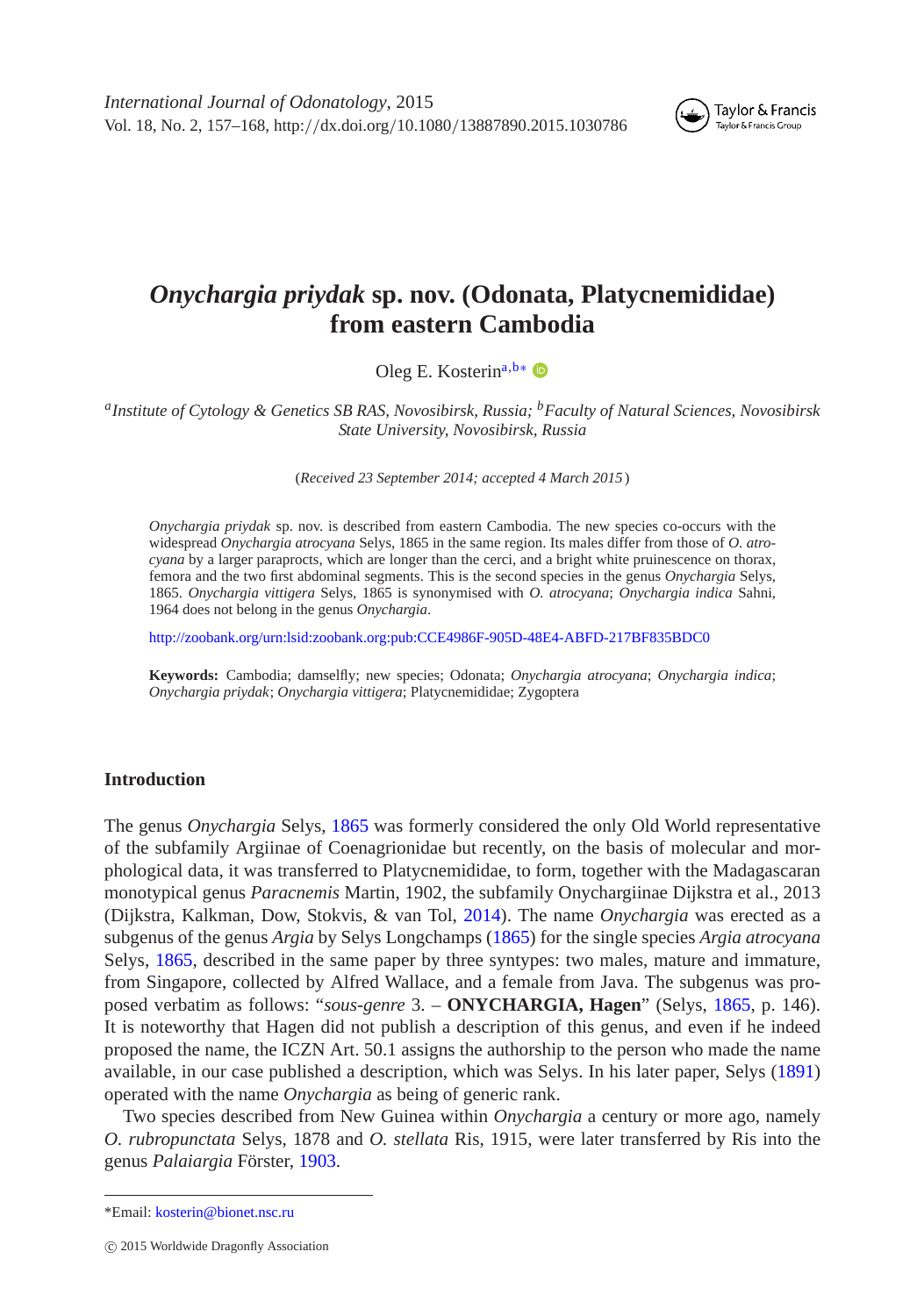#### 158 *O.E. Kosterin*

Two more species, *Onychargia vittigera* Selys, [1865](#page-11-0) and *O. indica* Sahni, [1964,](#page-11-4) have not been recognised as valid for the last half a century, although they have not been formally synonymised until now. Both names were listed in the word catalogues by Bridges [\(1994\)](#page-11-5), Davies and Tobin [\(1985\)](#page-11-6), van Tol [\(2014\)](#page-11-7) and Paulson and Schorr [\(2014\)](#page-11-8) as valid species, but were not mentioned, even in synonymy, by Tsuda [\(2000\)](#page-11-9).

The provisional name *Argia vittigera* Selys, [1865](#page-11-0) was proposed along with the original description of *Argia atrocyana* (Selys, [1865,](#page-11-0) p. 417) in the following phrase: "N.B. J'avais d'abord pensé que le second exemplarie mâle formait une deuxième espèce que j'avais nommée *Vittigera*". That is, Selys had been going to propose the name *vittigera* for the male with yellow stripes on the thorax (the Latin adjective *vittigera* means "wearing bands"), but refrained from this when he found out that the banded specimen was an immature male of the same species as the mature, non-banded male. The name *vittigera* Selys, [1865](#page-11-0) was unavailable as proposed as a junior synonym (see definition of junior synonym in the ICZN Glossary and Art. 24.2). However, in his later work Selys [\(1891\)](#page-11-2) changed his opinion again and considered *Onychargia vittigera* as a valid species, as follows: "77. *Onychargia vittigera*, Selys, Syn. Agr. n. 50 (pars, sous de nom de *O. atrocyana* moins adulte e femelle). / J'ai donné cette forme comme le jeune âge et la femelle de l'*atrocyana* de Bornéo, connue par un mâle seulement. Aujourd'hui je suis porté à considerer comme distincts les exemplaires du Continent, dont j'ai parlé sous le nom de *vittigera* moins adulte et femelle. J'ai sous les yeux trois mâles: les types de Singapore at du Sylhet et un exemplaire incomplet pris par M. Fea à Mandalay, le 11 novembre 1885." (Selys, [1891,](#page-11-2) p. 508). Note a confusion made by Selys: the female paratype of *atrocyana* originated from Java, not from Borneo. According to the ICZN Art. 11.6.1, the name *vittigera* Selys, [1865](#page-11-0) became available since it was later used as a valid species name (Selys, [1891\)](#page-11-2), with the date of original proposition. According to Art. 72.4.3, the type of the name made available under propositions of Art. 11.6.1 consists of the specimen(s) cited with that name in the published synonymy, so the type series of *Argia vittigera* Selys, [1865](#page-11-0) consists only of the immature male mentioned in Selys [\(1865\)](#page-11-0) (simultaneously being a syntype of *Argia atrocyana*), which hence is the holotype by monotypy, with the type locality Singapore. Note this did not make the other, mature male syntype of *O. atrocyana* the lectotype or holotype. So the type series of *O. atrocyana* still consists of three syntypes and unless a lectotype is designated its type locality is still Singapore and Java together.

The earlier published opinion by Selys [\(1865\)](#page-11-0), that the banded and non-banded males are immature and mature individuals of the same species, was implicitly accepted by later authors who, with very few exceptions in the beginning of the XX century, used only the name *O. atrocyana* and ignored the name *O. vittigera*. No objective synonymy seems to have been formally published. Formal synonymisation is provided here:

#### *Onychargia atrocyana* Selys, [1865](#page-11-0) = *Onychargia vittigera* Selys, [1865,](#page-11-0) syn. nov.

*Onychargia indica* Sahni, [1964](#page-11-4) was described from Kumaon Hills, Uttarakand, India (Sahni, [1964\)](#page-11-4) and received little attention. According to the description, this species has large leafy cerci and extremely short paraprocts clearly showing that the damselfly could not belong to *Onychargia*, although its true taxonomical position is unclear.

From the arguments above, the genus *Onychargia* in fact remained monotypic, with the only widespread species *O. atrocyana* ranging from India, Nepal and South China to the Philippines, Sumatra, Java and Borneo (Lieftinck, [1954;](#page-11-10) Tsuda, [2000\)](#page-11-9). Therefore I was surprised to find another, undescribed species of *Onychargia* during my odonatological survey of Mondulkiri Province, East Cambodia, in June 2014. Obviously belonging to that genus, its males strongly contrasted to the entirely black mature males of the well-known *O. atrocyana* in having the thorax bright white owing to dense pruinescence (Figures [1,](#page-2-0) [2\)](#page-3-0) and also showed differences in the structure of the anal appendages. Importantly, both *O. atrocyana* and the new species were found in the same area. The new species is described below in considerable detail in spite of its closeness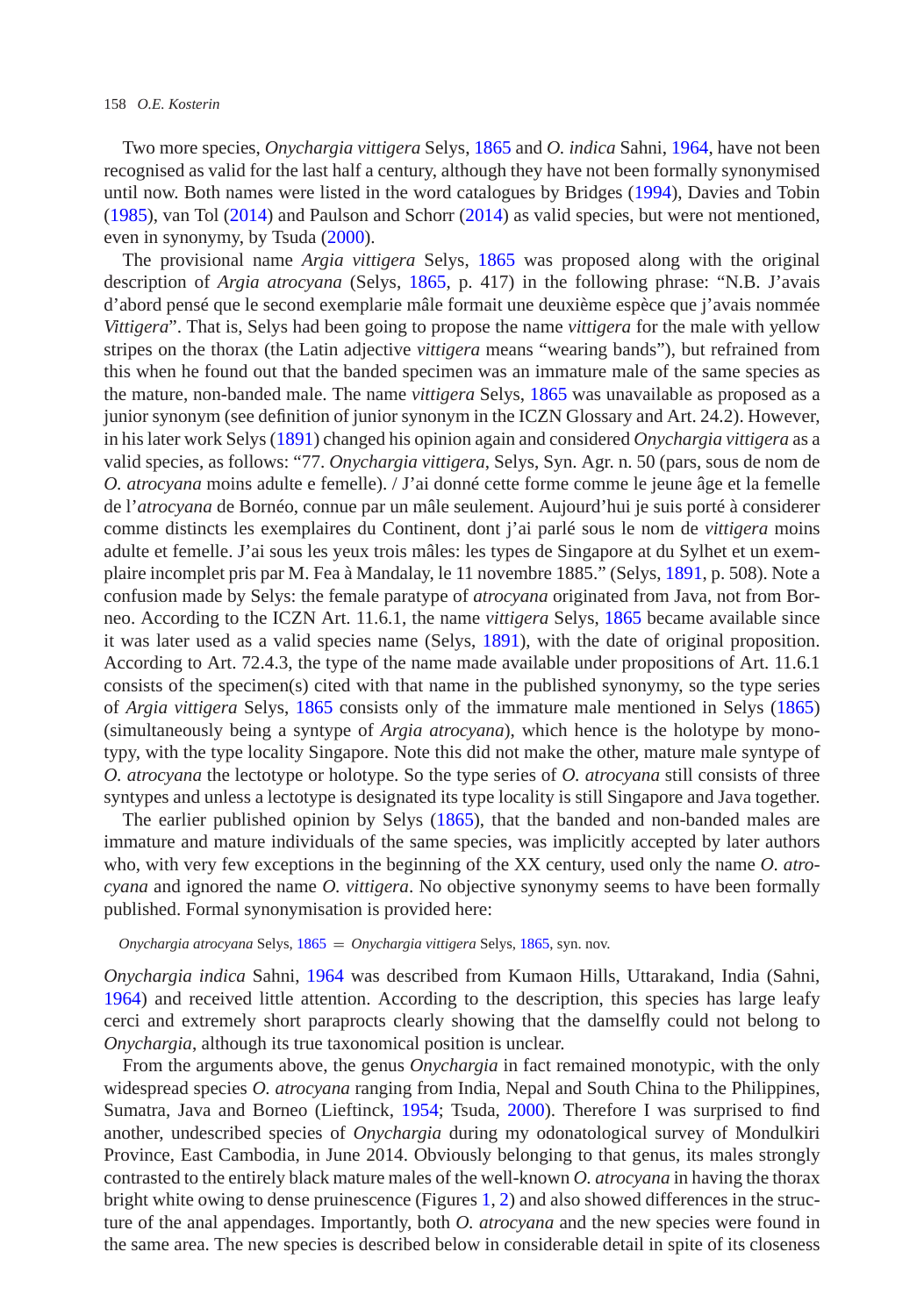

Figure 1. *Onychargia priydak* sp. nov. in nature; left, males in the type locality: Cambodia, Mondulkiri Province, a grassy swamp at Sen Monorom; right, tandems in the second locality: Cambodia, Mondulkiri Province, Dak Dam village environs, a moist pasture and margins of tall grass swamp, 16 June 2014.

<span id="page-2-0"></span>to *O. atrocyana* in many features, since a detailed description of the latter is missing from the literature. So the description below can be used for reference concerning details of the genus *Onychargia*, the very peculiar features of which have hitherto attracted insufficient attention.

## **Material and methods**

Specimens were collected with a hand net and photographed in the field using Olympus (Tokyo) Camedia C8080 camera. Illustrations of morphological details were prepared from serial photographs obtained via a Zeiss (Jena) Stemi 2000-C lens with a Canon (Tokyo) PowerShot A640 digital camera at the Institute of Cytology and Genetics of Siberian Branch of Russian Academy of Sciences, Novosibirsk. Images with broad focus zones were obtained from serial photos with shifted focus using the program Helicon Focus 5.3 [\(http://www.photo-soft.ru/heliconfocus.html\)](http://www.photo-soft.ru/heliconfocus.html).

Abbreviations for collections are as follows: ISEA, Institute of Systematics and Ecology of Animals, Novosibirsk, Russia; ZMUM, Zoological Museum of Moscow State University, Russia; RMNH, Naturalis Biodiversity Center, Leiden, the Netherlands.

*Onychargia priydak* sp. nov.

(Figures [1](#page-2-0)[–4\)](#page-5-0)

## *Material studied*

*Holotype.* ♂, Cambodia, Mondulkiri Province, a grassy swamp at Sen Monorom, 12°26'56-58" N 107°12 15-17 E, 683 m, 8 June 2014, deposited in RMNH (Figure [3\)](#page-4-0).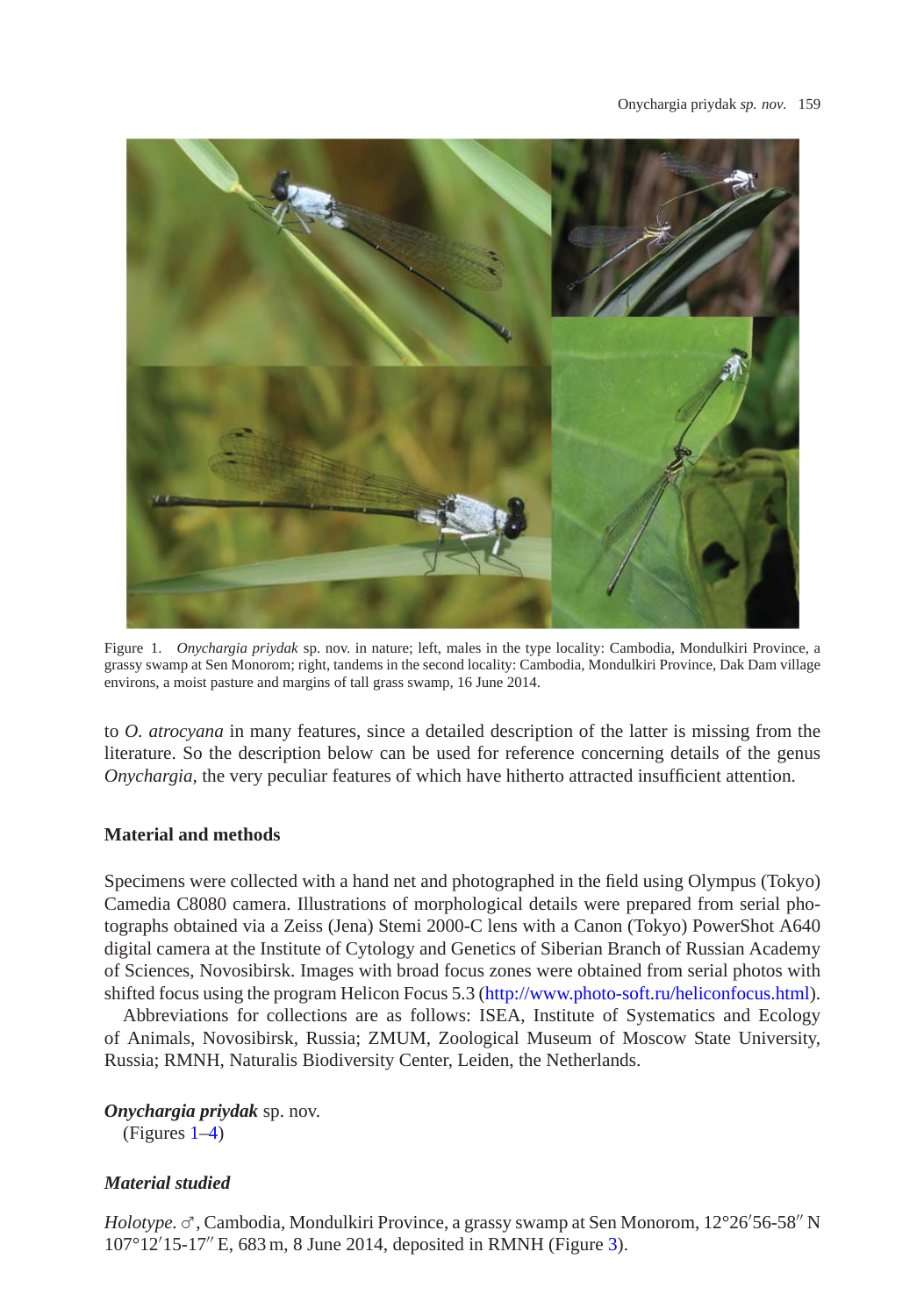

Figure 2. Head and thorax of (a) the holotype of *Onychargia priydak* sp. nov. (male); and (b, mirrored) a male of *O. atrocyana* from Cambodia, Mondulkiri Province, a pool near and upstream Buu Sraa Waterfall.

<span id="page-3-0"></span>*Paratypes.* 3  $\sigma$  $\sigma$ , 1  $\sigma$  (no. 1, not in tandem with males), the same place and date; 2  $\sigma$  $\sigma$ , 2  $\sigma$ (nos. 2 and 3, collected as two tandems), Cambodia, Mondulkiri Province, Dak Dam village environs, a moist pasture and margins of a tall grass swamp,  $12^{\circ}24'58'' - 25'07'' N 107^{\circ}19'02 -$ 14 E, 762–774 m, 16 June 2014 (in RMNH, ZMUM, ISEA and some retained in the author's collection).

## *Etymology*

Priydak, a noun in apposition, a dialect Ukrainian word meaning "alien", in the nominative case, is the surname of my wife Natalya Priydak to whom I dedicate the species.

#### *Diagnosis*

*Onychargia* with males with bright white pruinescence on thorax, femora and the first two abdominal segments (Figures [1](#page-2-0)[–3\)](#page-4-0), and paraprocts longer than cerci.

*Male* (Holotype, Figures [2a](#page-3-0), [3a](#page-4-0), b).

*Head.* Black, becoming brownish-black anteriorly, bearing moderately dense black setae; genae and labium base brown (Figure [2a](#page-3-0)). Rear of head with tiny traces of bluish-white pruinescence. Eyes black in life, with a small dull greenish-blue patch below.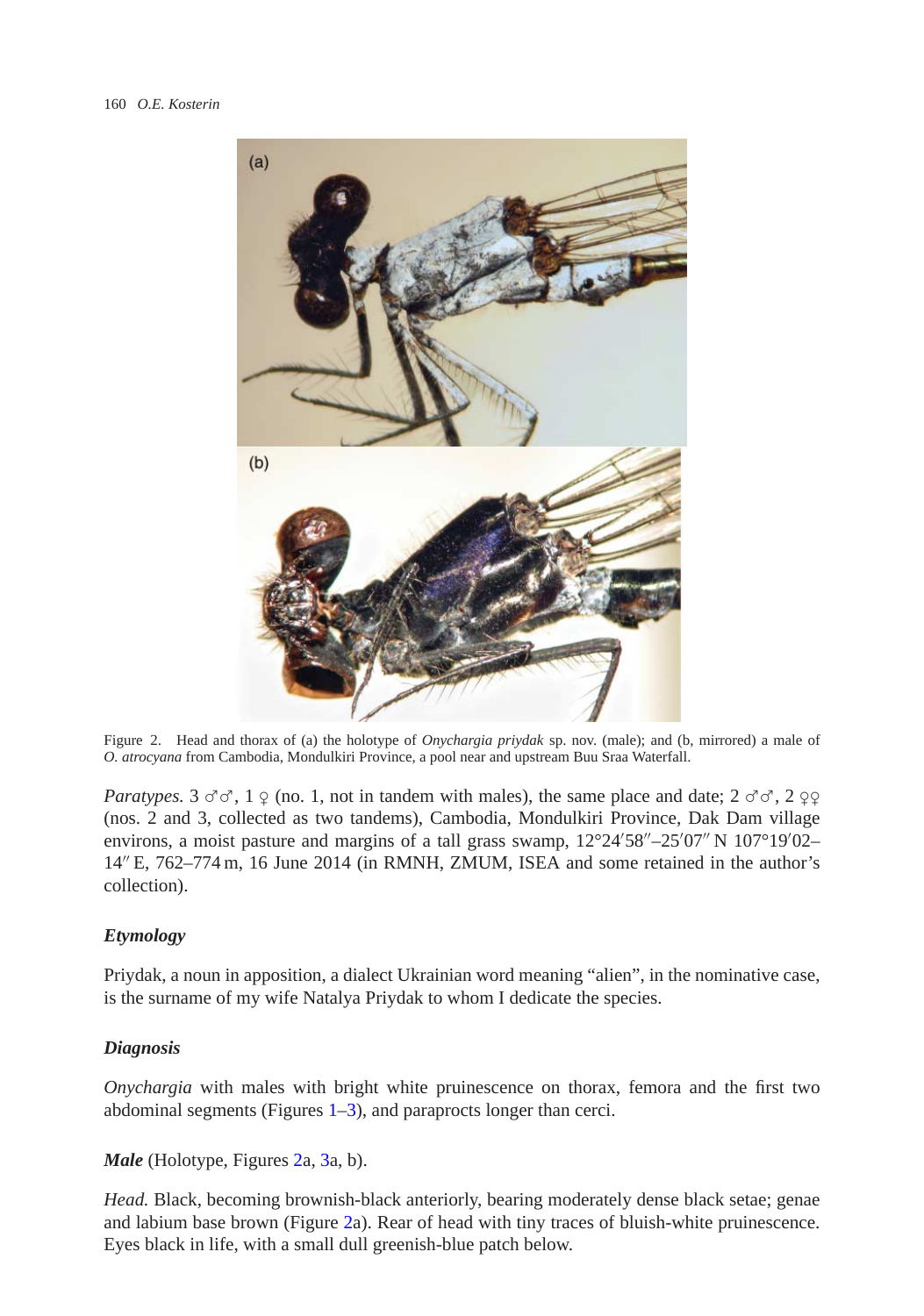

<span id="page-4-0"></span>Figure 3. Details of males of (a–e) *Onychargia priydak* sp. nov. (a, b: holotype; c–e: a paratype); and (f–i) *O. atrocyana* from Cambodia, Mondulkiri Province. (a, f) End of abdomen, lateral view; (b, g) the same, dorsal view; (c, h) the same, ventral view; (d, i) the same, oblique dorsolateroposterior view; (e) penis, dorsal view. Designations: dp, dorsal processes; cop, cercus outer part; cba, cercus basal arm; cbl, cercus basal lobe; pmp, paraproct main part; pll, paraproct lateral lamina; pvl, paraproct ventral lamina; sppl, swelling of paraproct lateral lamina; tpll, two teeth on paraproct lateral lamina. Not to scale.

*Thorax.* Black, almost completely covered with thick bluish-white pruinescence, thinner only on anterior prothoracic lobe, at subventral areas of synthorax (Figure [2a](#page-3-0)). Poststernum more lightly pruinosed, distal part not pruinosed, brownish-yellow. Sclerites at and below wing bases dark brownish-grey. Prothorax rather simple, median lobe composed of two smoothly convex areas separated anteriorly by a middorsal depression; posterior lobe large, collar-like, evenly rounded (Figure [2a](#page-3-0)).

Legs black; coxae, protrochanters, trochanters and femora with a dense bluish-white pruinescence; tibiae with only slight traces of pruinescence (Figure [2a](#page-3-0)).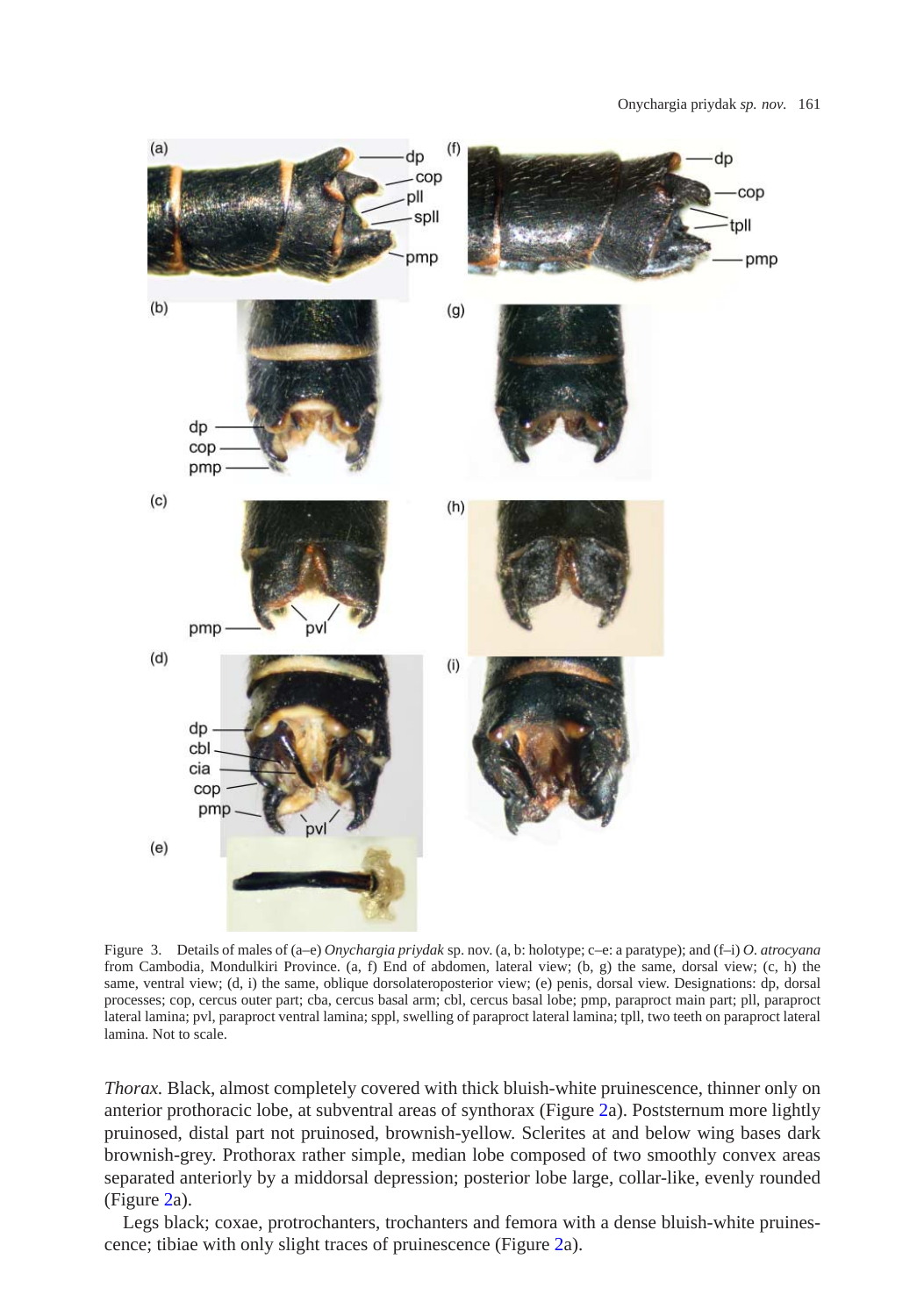

Figure 4. Details of female paratypes of *Onychargia priydak* sp. nov.: (a, d) female no. 1 from the type locality; (b, c, e) female no. 2 from the second locality; (c, f) female no. 3 from the second locality. (a) Head and thorax; (b) prothorax; (c) end of abdomen; (d–f) head. Designations: mlus, prothorax median lobe upper surface; pllp, prothorax posterior lobe lateral process; plcp, prothorax posterior lobe central part. Not to scale.

<span id="page-5-0"></span>Wing venation as in *O. atrocyana*. Venation black. Quadrilateral upper side *c*.1/3 of lower side in forewing and 1/2 in hind wing. Anal vein starts proximally of Cux at about 1/4 of distance between Cux and wing base. Postnodals: 13 (right) or 14 (left) on forewing, 13 on hind wing. Proximal cells between R2 and R3 before IR2 start: 5 (right) or 6 (left) on forewing; 5 on hind wing. Pterostigma dark brown with paler thin outer rim.

*Abdomen*. Slightly curved, sides with light pubescence, more dense at tergite subventral areas, S1 and S2 ventrally with long light setae. Abdomen black but with dense bluish-white pruinescence becoming sparser at subventral part of tergites, no pruinescence on further segments. S3–S7 with dorsal yellow streaks along their proximal margins, long on S3 and progressively shorter in further segments, on S7 small and indistinct. S8–S9 with indistinct narrow dorsal yellowish streaks at their distal margins.

S10 (Figure [3a](#page-4-0)–d) with a pair of large rounded dorsal processes (Figure [3a](#page-4-0)–b, d: dp); with space between them twice as broad as their width. Below them, at c.1/3 of segment height, lateral margin of S10 forms a broad blunt protrusion. Apical part of all these projections brown, inner part of projections and segment margin light yellow. Cercus consists of an outer part well seen in lateral and dorsal views (Figure [3a](#page-4-0)–d: cop), an inner basal arm (Figure [3d](#page-4-0): cia) and a small basal leaf-like lobe (Figure [3d](#page-4-0): cbl) which may be seen only at ventral or lateroventral views. Cercus outer part shorter than S10 (Figure [3a](#page-4-0): cop), bears long light setae. In lateral view, cercus main part has straight dorsal margins, concave ventral margins, and rounded apices (Figure [3a](#page-4-0): cop). In dorsal view (Figure [3b](#page-4-0): cop) it is narrow, rounded at apex, slightly incurved, with straight inner margins and convex outer margins. Outer cercus part black, whitish interiorly. Inner arms of cerci (Figure [3d](#page-4-0): cia) long, glossy black. They sprout from cerci bases, directed down and slightly inwards, along inner parts of paraprocts; with ends situated innerly of rounded swellings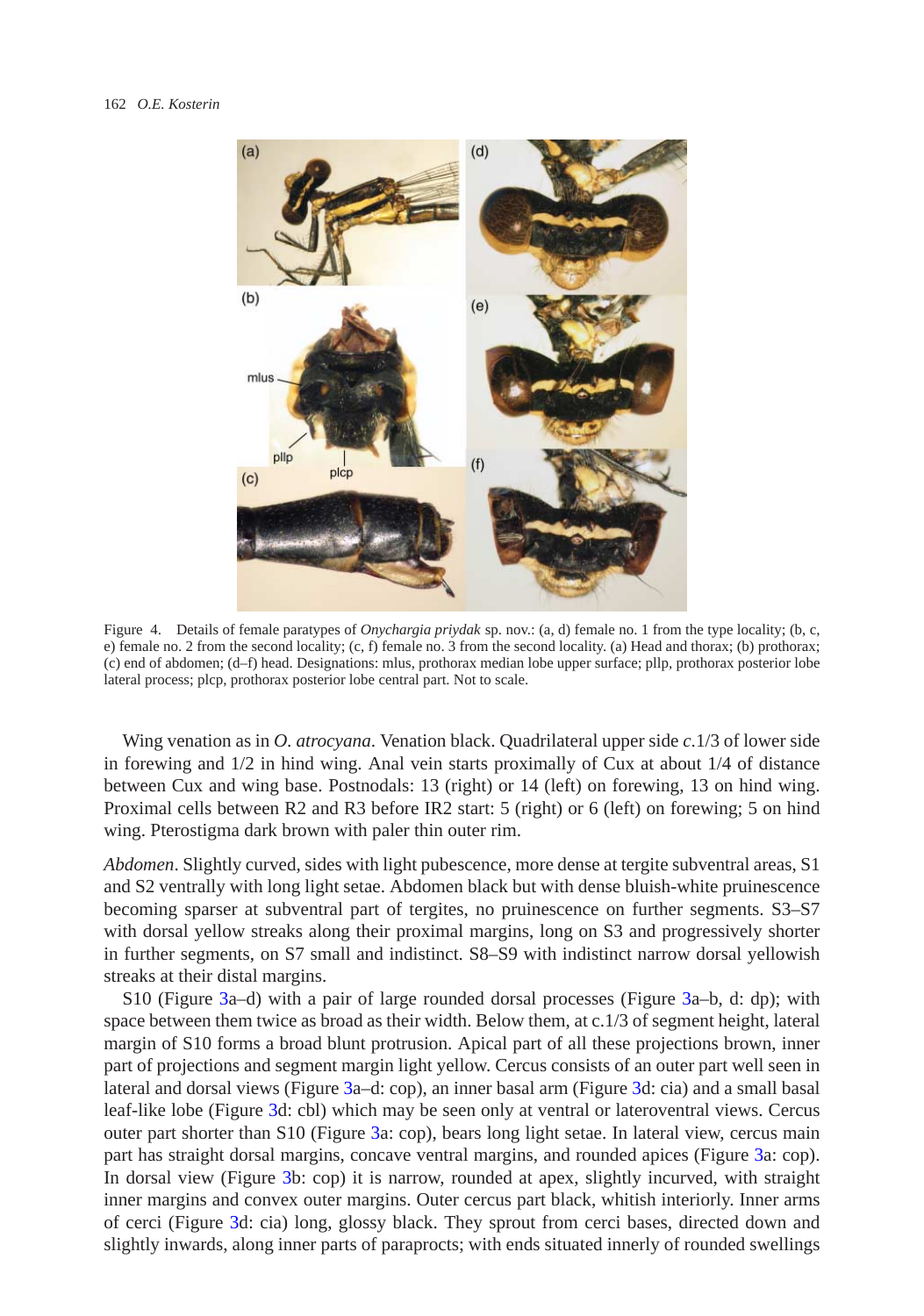of paraproct lateral laminae. Each cercus bears also a small basal leaf-like blackish-brown lobe below and outerly of inner arm base (Figure [3d](#page-4-0): cbl). Paraprocts large, extending well beyond cerci (Figure [3a](#page-4-0)), set with shorter setae. Each paraproct consists of a main process (Figure [3a](#page-4-0)– d: pmp) and two laminae, lateral (Figure [3a](#page-4-0): pll) and ventral (Figure [3c](#page-4-0), d: pvl). In lateral view, main process (Figure [3a](#page-4-0): pmp) has a bluntly pointed tip bearing a small subapical dorsal tooth; in dorsal view incurved towards each other, black (Figure [3b](#page-4-0): pmp). Lateral lamina (Figure [3a](#page-4-0): pll) black, smooth, extends from top of main process narrowing towards cercus but with a rounded light-coloured swelling above main process (Figure [3a](#page-4-0): spll). Ventral laminae (Figure [3c](#page-4-0), d: pvl) light coloured, shelf-like, convex, extend towards each other from main processes at 2/3 of their length. Inner parts of S10 pale.

Secondary genitalia as in *O. atrocyana*. Lamina yellowish proximally, turning brown medially and black distally, with a very large and deep oval incision and looks like a deer hoof. Hamules glossy black, as prominent quadrangular plate with non-pointed angles, of which the posterior one slightly inclines outwards and may look acute at some aspects. Lobe black, long depressed with a groove. Penis (dissected in a paratype, Figure [4e](#page-5-0), f) apical segment broader than long, with a large semicircular apical incision embracing basal segment, slanting anterolateral margins, rounded anterolateral corners, slightly concave lateral margins and posterolateral corners slightly produced.

*Measurements* (mm). Hind wing 18.8, abdomen without appendages 25.6, total length 33.

### *Variation in male paratypes*

Forewing postnodals: 11 (2 cases), 12 (1 case), 13 (6 cases) or 14 (1 case). Hind wing postnodals: 11 (4 cases), 12 (4 cases) or 13 (2 cases). In one male, subapical dorsal tooth on paraprocts scarcely expressed. In some paratypes, a small pointed dorsolateral tooth is seen from above at about 3/5 of the cercus length. Hind wing length 18.0–20.6 mm; abdomen length without appendages 24.4–25.7 mm.

#### *Female*

*Head.* (Figure [4a](#page-5-0), d–f) set with quite dense long setae, black and yellow. Labium yellow but movable hooks brownish-black; genae yellow. Mandible bases yellow, distal part black. Labrum yellow, in females nos. 2 and 3 with a blackish streak at anterior margin and in female no. 2 with a central black spot. Postclypeus with a variable black pattern:

- in female no. 1 (Figure [4a](#page-5-0), d) with two brownish spots (central one missing) contacting a black basal stripe;
- in female no. 2 (Figure [4e](#page-5-0)) with three black spots, of which the lateral ones chevron-shaped, isolated, and central spot rounded, contacting basal black stripe;
- in female no. 3 (Figure [4f](#page-5-0)) with an united broad black basal stripe with three protuberances (corresponding to three spots in female no. 2).

In addition, in females nos. 2 and 3 frontal margin of postclypeus blackish. Anteclypeus bicoloured, narrowly yellow along postclypeus and more broadly at sides. There is an irregular yellow stripe with wavy margins between eyes, narrowing and slightly curving anteriorly at eyes. It has a triangular incision at its middle, behind central ocellus, and a strong saddle-shaped incisions in front of lateral ocelli (so that all ocelli disposed on black). Antennae black but the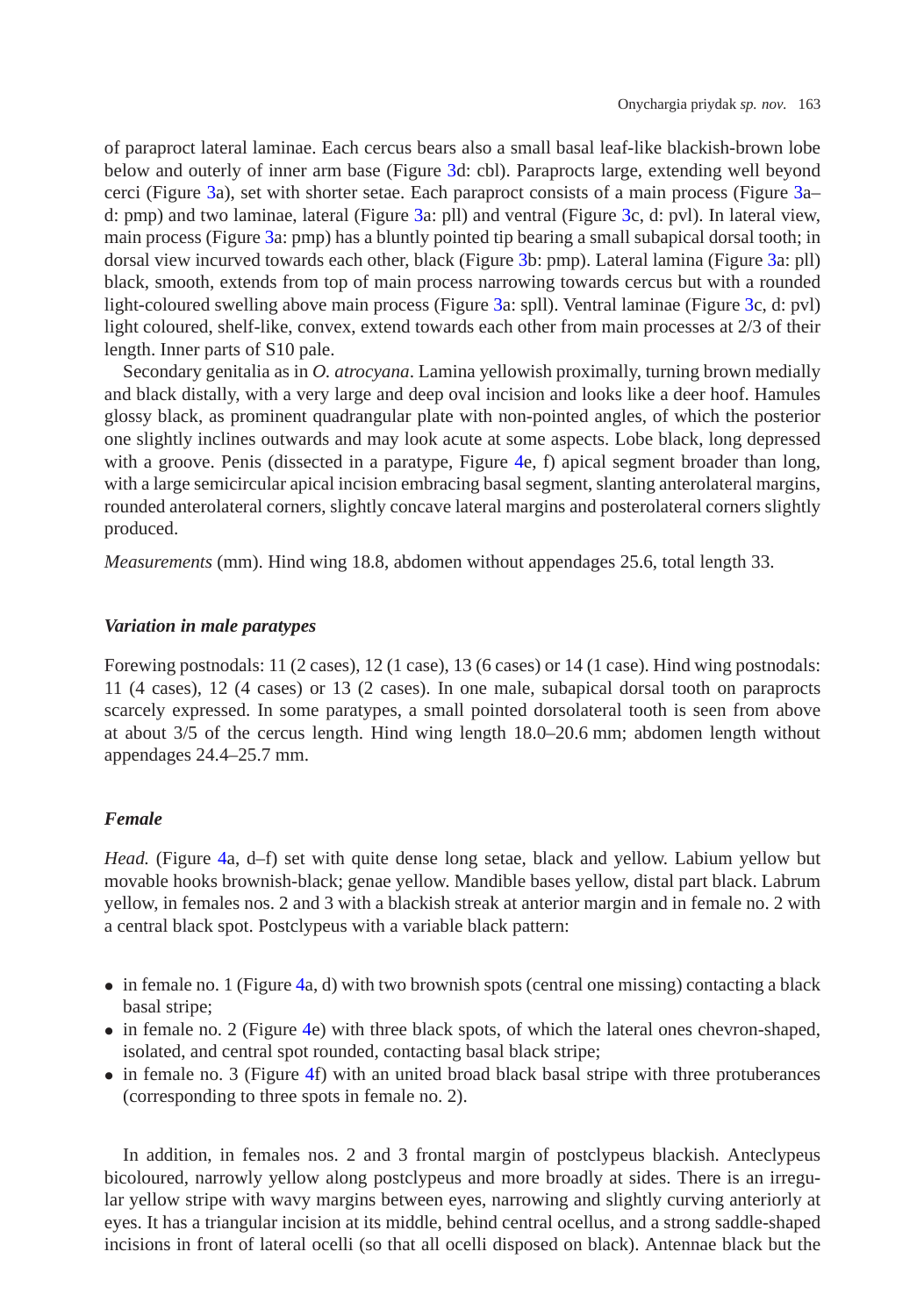very base of 1st article yellow. Eye colour in life: upper part (about 40% of total area) dark brown, rest dull bluish, with colour border corresponding to that on anteclypeus.

*Thorax.* Black and yellow. Anterior lobe of pronotum black with small yellow patches at posterior corners. Median lobe with a deeply notched anterior margin and smoothly bisinuous posterior margin. Upper surface of median lobe (Figure [4b](#page-5-0): mlus) distinct, raised over anterior lobe, nearly flat, slightly hollowed at sides, consists of two nearly pentagonal parts bordered anterolaterally with sharp bluntly angled ridges and united at posterior margin. Median lobe black with yellow patches at anterior corners (Figure [4b](#page-5-0)). Female no. 2 has also a pair of yellow elongate spots on its upper surface (Figure [4b](#page-5-0)). Propleurons bulging, yellow, with dense long light hairs. Narrow area behind propleurons black. Posterior lobe black, tripartite, consisting of a very prominent central part (Figure [4b](#page-5-0): plcp) and lateral processes (Figure [4b](#page-5-0): pllp). Central part subrectangular but with rounded corners and directed along synthorax. Lateral processes narrow, shorter than central part, with uneven inner margin and blunt apices. Between central part and lateral processes there are long incisions with rounded apices. These incisions are however filled below with a white membrane being a scarcely sclerotised part of posterior lobe (Figure [4b](#page-5-0)).

Mesostigmal plate black, consists of broadly divergent rami of dorsal carina leading to a pair of widely separated dorsal prominences of narrow anterior ridge. Anterior ridge raised and inclined behind; with its prominences opposed to incisions of pronotum posterior lobe. There are hollows laterally of rami and between them, with a stronger small dorsal dimple at anterior margin. Prominences of mesostigmal plate connected to prothorax with a pair of fasciae sprouting from below central part of posterior lobe of pronotum.

Synthorax (Figure [4a](#page-5-0)) with long hairs above, shorter elsewhere. Its fore part black. Mesepisternum with a yellow antehumeral stripe not reaching its apex, broadened at anterior end but narrow otherwise. Black humeral stripe broad, with an uneven ventral side. It occupies about half of mesepimeron width and most of inframesepisternum, leaving its ventral corner yellow. Upper part of inframesepisternum, disposed in front of mesostigmal plate, also yellow. Black band along metapleural suture broad, only slightly narrower than yellow stripe above, with uneven margins. Anterior half of hind alar ridge black. Poststernum yellow, its posterior section with twin blackish spots disposed in hollows at its base.

All coxae yellow with a large black spot at base and a small black spot at apex. Protrochanters yellow. Trochanters yellow ventrally and black dorsally. Femora black with yellow bases and a yellow streak at ventral side, short in profemur, going to about half of mesofemur and to about 2/3 of metafemur. Tibia and tarsi black.

Wing venation as in male. Forewing postnodals: 11 (5 cases) or 12 (1 case); hind wing postnodals: 10 (2 cases) or 11 (4 cases). Pterostigma light brown (lighter than in male), with a light rim.

*Abdomen*. Straight, rather thick, with very fine light hairs throughout becoming longer at tergite subventral areas. Dorsal side black: this black on S1 rather narrow; on S2 broad proximally but narrowing distally. Black on S3–S7 broad, leaving a lateral light stripe which is rather broad on S3–S4 and narrowing on S5–S6 to very narrow on S7. S8 with only a light patch on ventral side, S9–S10 generally black. Light lateral stripes changes live colour from yellow at S1–S2 to bluish-white on S4–S7, in dead specimens dull yellow. On all tergites, black colour broadly extends along distal tergite margins to their posteroventral corners where it slightly broadens proximally along ventral margin. On S3–S5 black colour more narrowly extends along proximal tergite margins to their anteroventral corners where it broadens distally along ventral margin. S2–S5 with bright yellowish-white narrow semirings at anterior margins, decreasing in length from nearly complete at S2 to just dorsal streak at S5. However, diffuse and narrow greyish streaks descending to ventral margins could be seen as their prolongation. S1 and S6–S7 with only these diffuse and hardly noticeable greyish semirings. S8–S10 with bright light semirings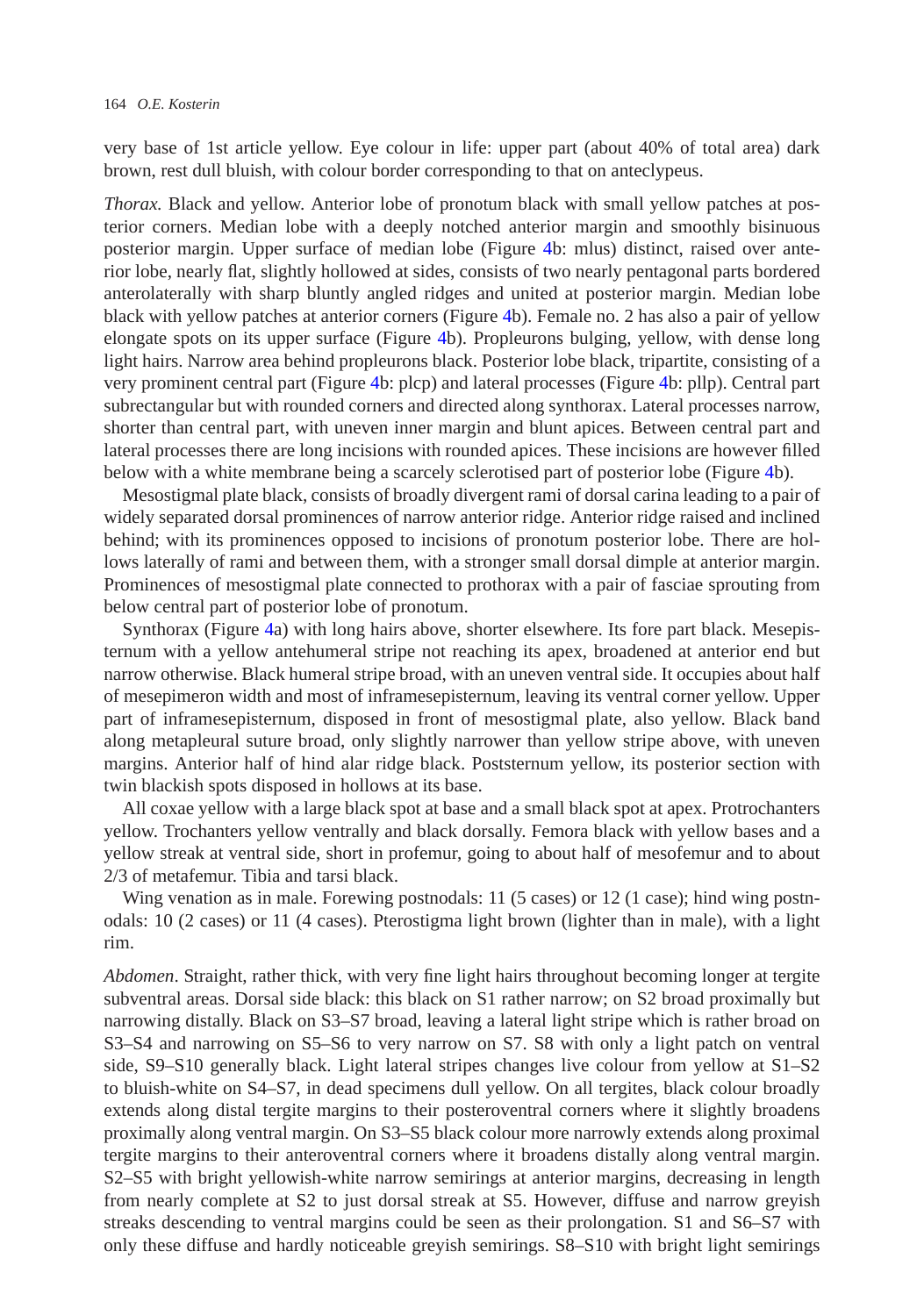not extending to ventral margins. Ovipositor (Figure [4c](#page-5-0)) slightly extends beyond S10 tergite but not beyond S10 apical part (paraprocts) and appendages. Visible parts of gonapophyses brown. Ovipositor largest part (coxites IX or third valves) yellow, slightly (in female no. 2) or more strongly (in females nos. 1 and 3, Figure [4c](#page-5-0)) darkened to brown along ventral (narrowly) and posterior (more broadly) margin. Styles (genital appendages) black but light-tipped. Cerci small and simple, black.

*Measurements* (mm). The values for female paratypes nos. 1, 2 and 3, respectively: hind wing 17, 19.2 and 19.3 mm; abdomen 23.7, 26.2, 24.8 and mm; total length 30, 33 and 32 mm.

## **Remarks**

It is notable that both *O. priydak* sp. nov. and *O. atrocyana* were almost simultaneously found in the same province of Cambodia: on 9 June 2014 I collected a tandem of the latter (the male shown in Figures [2b](#page-3-0) and [3f](#page-4-0)–i) at a shallow grassy pool near and upstream Buu Sraa Waterfall  $(12^{\circ}33'55''N, 107^{\circ}25'10''E, 500$  m asl), which was only 15 and 27 km from the two localities of *O. priydak* sp. nov.

The strong white pruinescence at the thorax and femora (Figure [1a](#page-2-0)) makes males of *O. priydak* sp. nov. at once distinguishable from those of *O. atrocyana* (Figure [2b](#page-3-0)). In mature males of *O. atrocyana*, a slight whitish pruinescence is confined to the ventral areas of synthorax, coxae, legs (partly), S1 and the posterolateral corners of S2 (Figure [2b](#page-3-0)). Apart from these small pruinosed areas they are black, except for strong violet lustre occupying most of the mesepisternum (Figure [2b](#page-3-0)), whitish rings at abdominal segment joints, and a greenish patch at the eyes. The synthorax of mature males of *O. atrocyana* has been described as "en entier d'un noir acier violet" (Selys, [1865,](#page-11-0) p. 416), "velvety black *...* with a deep purplish reflex, especially on dorsum" (Fraser, [1933,](#page-11-11) p. 417), or "entirely dark purplish blue" (Tang, Wang, & Hämäläinen, [2010,](#page-11-12) p. 75); however the strong violet iridescence is confined to the distinct, elongate with pointed ends, spot occupying most of the mesepisternum. It can be clearly seen in a photo of the specimen from Buu-Sraa Waterfall area of Mondulkiri Province of Cambodia (Figure [2b](#page-3-0)), the photos from Singapore in Tang et al. [\(2010\)](#page-11-12), or photos from different countries uploaded to [www.asia-dragonfly.net.](file:www.asia-dragonfly.net)

The main difference between *O. priydak* sp. nov. and *O. atrocyana* is large paraprocts extending behind substantially beyond the cerci (Figure [3a](#page-4-0): pmp). In *O. atrocyana*, the paraprocts extend to about the same level as the cerci (Figure [3f](#page-4-0): pmp). Although *O. atrocyana* has a vast range and may vary geographically, all authors agree on this character (e.g. Dijkstra et al., [2014;](#page-11-1) Fraser, [1933\)](#page-11-11). In ventral view, this difference is seen as the main process of the paraproct being larger and more robust in *O. priydak* sp. n. (Figure [3c](#page-4-0): pmp) than in *O. atrocyana* (Figure [3](#page-4-0) h). The ventral lamina of the paraproct in *O. priydak* sp. nov. is smoothly convex in ventral view (Figure [3c](#page-4-0): pvl) while in *O. atrocyana* it is more convex, almost forming a rounded blunt angle (Figure [3](#page-4-0) h). The lateral lamina of the paraproct is coarse in *O. atrocyana*, the projection above the main process is pointed as an acute tooth, as shown in Figure [3f](#page-4-0): tpll (rounded in *O. priydak* sp. nov.; see Figure [3a](#page-4-0): spll), and there is another, upper tooth just below the cercus (absent in *O. priydak* sp. nov.) (Figure [3f](#page-4-0): tpll). No projections of the paraproct lateral lamina are shown for *O. atrocyana* in Fraser [\(1933,](#page-11-11) figure 180) but the drawing is obviously too schematic to show details. It may be supposed that the structure of the paraproct lateral lamina is not universal over the vast range of *O. atrocyana.* However I observed it in specimens from such distant localities as Mondulkiri Province of Cambodia and Peninsular Thailand (Phuket); note that the latter locality belongs to the same biogeographical region as Singapore, a part of the type locality of *O. atrocyana*. In *O. atrocyana*, the subapical dorsal tooth of the main process is scarcely expressed.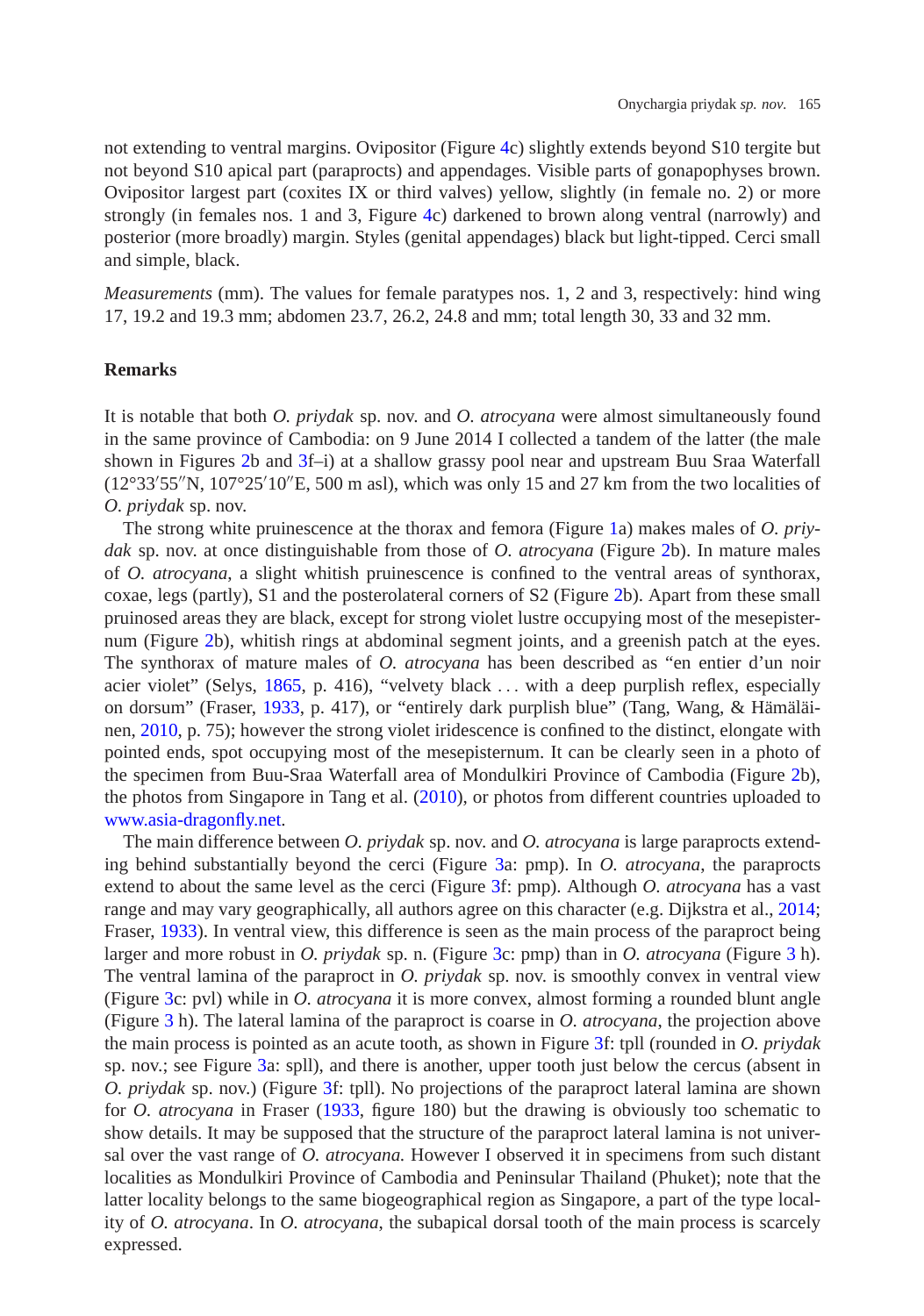#### 166 *O.E. Kosterin*

No reliable differences of *O. priydak* sp. nov. from *O. atrocyana* were apparent in females (Figure [4\)](#page-5-0), even in the prothorax and mesostigmal plate morphology. Most *O. atrocyana* females examined have the ventral half of the ovipositor black, those with the ovipositor entirely yellow being immature. The female paratypes of *O. priydak* sp. nov., which do not look immature, have the ovipositor yellow or only slightly darkened at margins (Figure [4c](#page-5-0)). Available female specimens of *O. atrocyana* have much less yellow on the legs than in *O. priydak* sp. nov., confined to the protrochaters and small basal spots at the femora bases. However, these coloration details may be variable and unreliable. *O. priydak* sp. nov. seems to be at the upper limit of size observed in *O. atrocyana*. The hind wing length is 18.0–20.6 mm in the former and 16–21 mm in the latter according to published measurements (Fraser, [1933;](#page-11-11) Lieftinck, [1932;](#page-11-13) Orr, [2005;](#page-11-14) Tang et al., [2010\)](#page-11-12). A female from Phuket (grassy swamp at Nay Yang Beach area, 2009) at my disposal is even smaller, with the hind wing 15.0 mm long. At least the pair of *O. atrocyana* from Mondulkiri Province of Cambodia are smaller than *O. priydak* sp. nov.: hind wing 17.0 mm in the male and 16.8 mm in the female, abdomen 23.8 mm in the male and 21.3 mm in the female.

#### **Habitat**

Both localities of the new species were grassy swamps (Figure [5\)](#page-9-0). The type locality (Figure [5a](#page-9-0), b) is a large grassy swamp in a flat valley, upstream of a low dam, with vegetation changing from downstream to upstream from low Poaceae to tall Cyperaceae, with abundant *Alocasia* (Araceae) at the transitory zone. The second locality (Figure [5c](#page-9-0), d) is partly a tall grass/fern swamp with bushes (mostly *Melastoma*) and sparse trees, partly a moist, short-grass buffalo pasture in place of the swamp. In general the area belongs to the Central Plateau of the Annamese Mountains and is a hilly land at 500–900 m asl covered with savannah, with semi-evergreen forest in valleys.

<span id="page-9-0"></span>

Figure 5. Habitats of *Onychargia priydak* sp. nov.: (a, b) the type locality, Cambodia, Mondulkiri Province, a grassy swamp at Sen Monorom, 8 June 2014; (c, d) the second locality, Cambodia, Mondulkiri Province, Dak Dam village environs, a moist pasture and margins of tall grass swamp, 16 June 2014.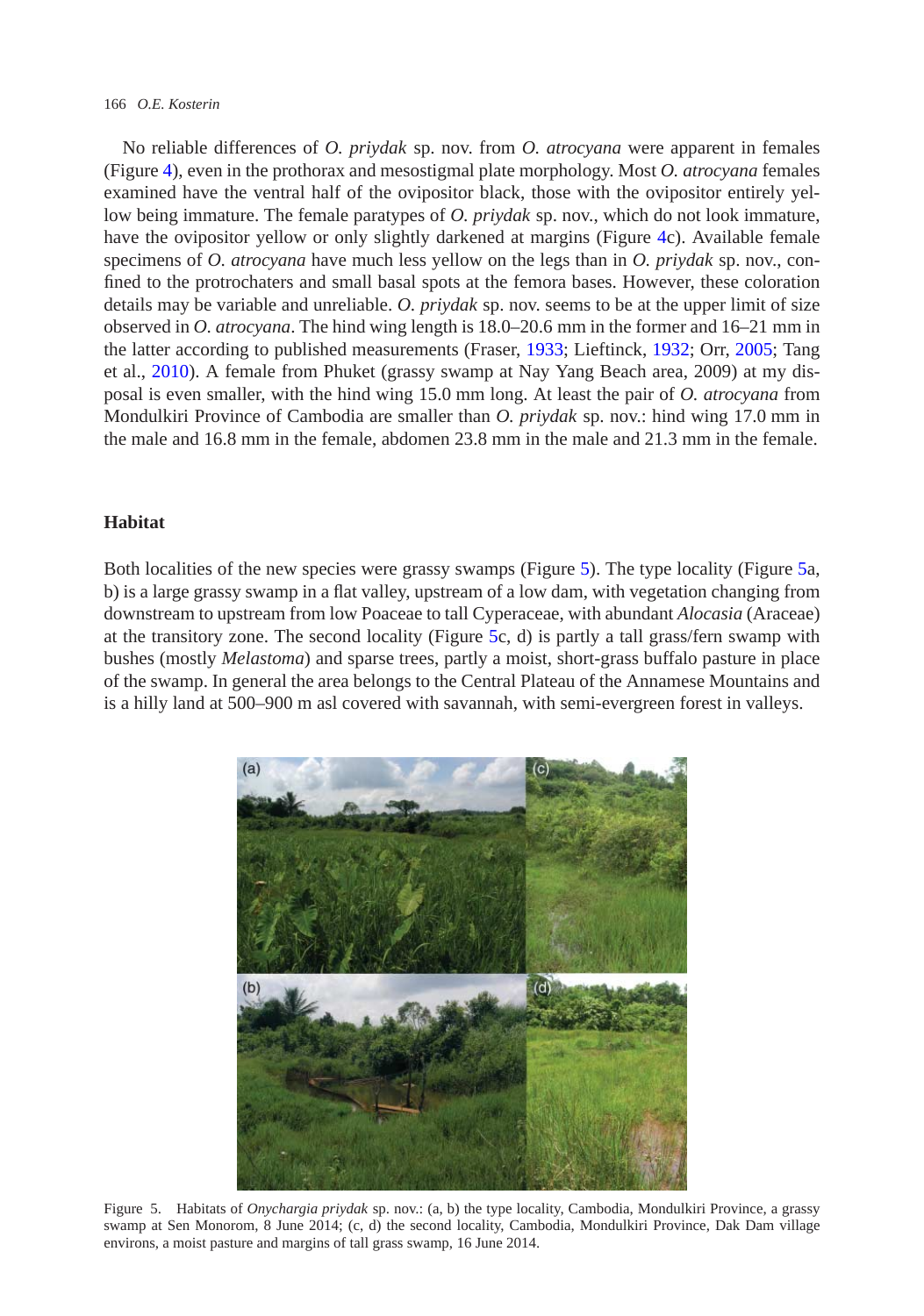#### **Discussion**

*O. priydak* sp. nov., so far known only from Mondulkiri Province of Cambodia, is no doubt close to the widespread *O. atrocyana*. The males of these two species have literally an opposite appearance (Figure [2\)](#page-3-0), "white" versus black, respectively, because of the strong white pruinescence in *O. priydak* sp. nov. Presumably this difference provides females of both species with an excellent visual cue for conspecific match recognition in the situation of sympatry. Although both species were not found at exactly the same localities, both were present in the area and their habitats are similar. Since females of both species seem to lack visible differences, possibly these are females who choose males for mating rather than vice versa. The larger paraprocts in *O. priydak* as compared to *O. atrocyana* may further ensure accuracy of conspecific mating mechanically.

The swampy habitats of the new species are typical also for the second and well-known representative of the genus, *O. atrocyana* (Lieftinck, [1954;](#page-11-10) Orr, [2005;](#page-11-14) Tang et al., [2010\)](#page-11-12). *Paracnemis alluaudi* Martin, 1903 from Madagascar, representing the second genus of Onychargiinae, is also connected to swampy habitats (Dijkstra et al., [2014\)](#page-11-1)

The diagnosis of the subfamily Onychargiinae Dijkstra et al., [2014](#page-11-1) contains the following statement "Male cerci distinctly shorter than 10th abdominal segment and subequal to paraprocts" (Dijkstra et al., [2014,](#page-11-1) p. 28). Here "subequal" should be changed to "not larger" since in *O. priydak* sp. nov. the paraprocts are larger and longer (Figure [3a](#page-4-0): pmp) than the cerci (Figure [3a](#page-4-0): cop).

With the discovery of this second species of *Onychargia* from Cambodia, with females scarcely differing from those of *O. atrocyana*, earlier records of *O. atrocyana* for this country by Kosterin [\(2010,](#page-11-15) [2012,](#page-11-16) [2014\)](#page-11-17) become dubious. For Preah Sihanouk Province the genus was reported from a tandem collected at Ream recreation centre (Kosterin, [2010\)](#page-11-15), but reexamination of the specimens revealed they were two females, by chance simultaneously netted. The report from Kampot was based on a visual observation of a female (Kosterin, [2012\)](#page-11-16). The record from Ratanakiri Province (Ban Lung, Kan Seng Lake, a floating bog) was based only on teneral individuals without colour. Records of mature males are necessary to confidently identify the *Onychargia* species from these places. It should be, however, noted that the white males of *O. priydak* sp. nov. are much more conspicuous in vegetation than the black males of *O. atrocyana*, so the former is a species difficult to overlook. Its having remained hitherto undescribed may indicate a very restricted range, which should, however, extend to South Vietnam, since both localities of the new species are close to the Vietnamese border. However, if the extensive pruinosity of *O. priydak* sp. nov. males is primarily for species recognition and is reinforced in sympatry with *O. atrocyana* by selection against interspecies hybridisation, it might be not so well expressed in males *O. priydak* beyond the region where the two species overlap. There males of *O. priydak* sp. nov. might easily have been misidentified as *O. atrocyana* by coloration and male appendage morphology should be checked. This issue needs further investigation.

#### **Acknowledgements**

I am grateful to Rory Dow and Albert Orr for critically reading the text and numerous comments and suggestions, to Jan van Tol and Rory Dow for clarification of the ICZN proposition, and to Martin Schorr, Bastiaan Kiauta and Igor Makunin for great help with the literature. This work was supported by International Dragonfly Fund (IDF) and, partly, by the Russian State Scientific Project VI.53.1.3.

#### **ORCID**